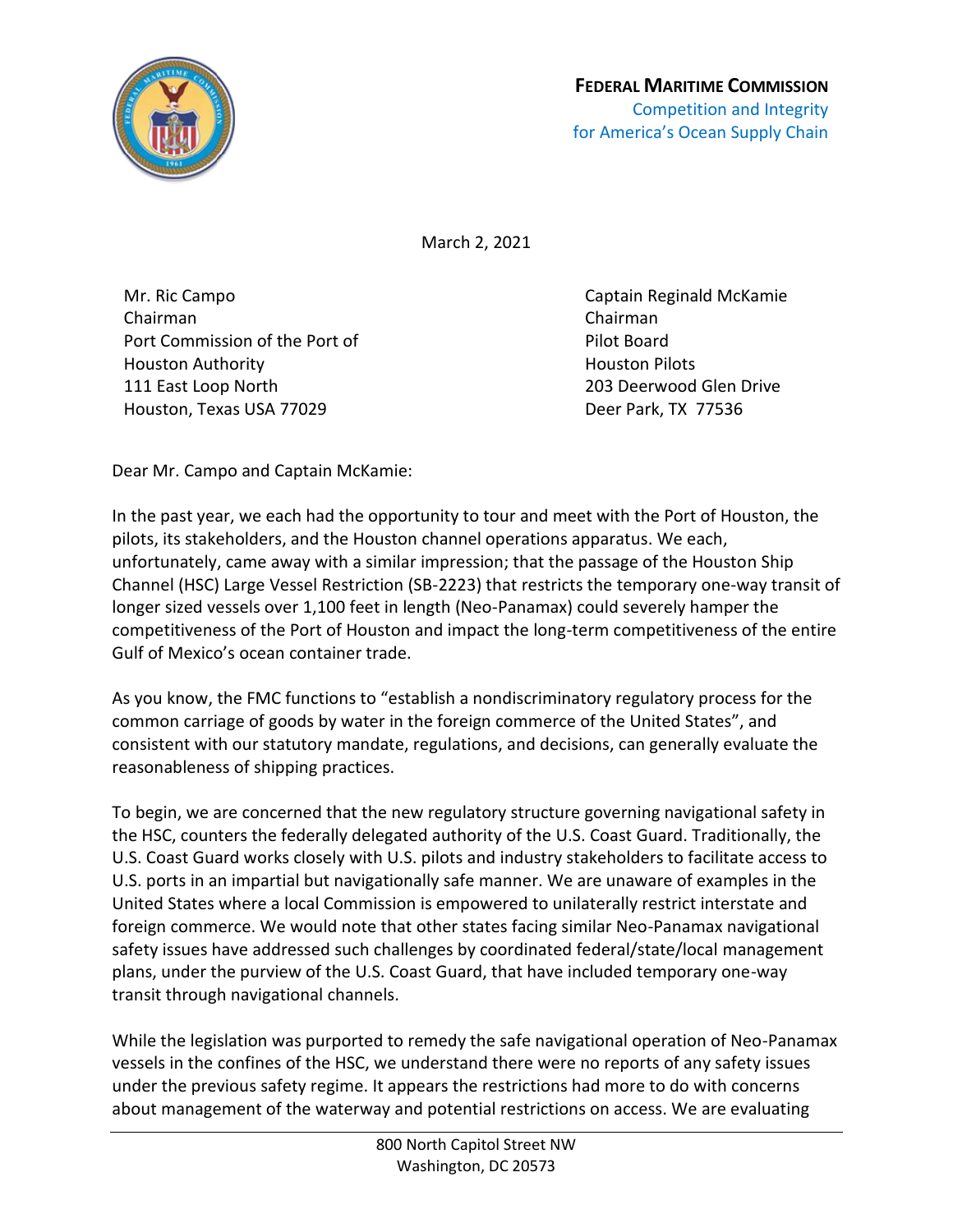

whether the current regulatory provisions restricting access of larger sized vessels into the HSC, are in fact being discriminatorily applied to the container shipping industry.

Prior to passage of SB 2223, we understand that Neo-Panamax container vessels were restricted to daylight operations and were required to employ an additional pilot and tug assistance when operating in the HSC. These additional navigational restrictions were imposed under the navigational safety authorities of the U.S. Coast Guard, and in concert and coordination with the Houston Pilots.

Secondly, if such discriminatory practices are being applied, what impact would this have on the Gulf regions container trade? We have seen that the Port of Houston is the hub of the Gulf region's container trade. Currently, 70-75% of all containerized imports in the Gulf Coast are carried into Houston, with an equal balance of imports and exports. The HSC serves upwards of eight states in the region and touches many more inland destination points throughout the United States.

We understand that newer generation Neo-Panamax vessels, because of economy of scale, carry cargo at substantially reduced costs between 15-25% less per container. Access to this reduction in cost will substantially decrease retailer import costs and assist in making U.S. exports more competitive.

Looking ahead, clearly, the HSC needs to be widened to accommodate the full range of maritime shipping and projected volume increases in what has become one of the busiest shopping channels in the world. The recent enactment of provisions included in the Water Resources Development Act authorized the HSC widening and affiliated enhancements that are projected to cost close to \$1 billion dollars in public/private investment in infrastructure funding for the project. This project is essential and must be completed in a timely manner and with appropriate environmental control. However, the reality is that a project of such magnitude, with environmental approval, engineering, and construction, will be multi-year endeavor and could endure unforeseen delays.

Simply put, the completion time frame for widening of the HSC does not appear to synch up with the current rapid container market growth and future demand the Gulf region is experiencing. Delaying the utilization of the HSC as a conduit to the Port of Houston's marine terminals for Neo-Panamax shipping could cause a permanent change in the pattern of delivery of containerized cargo to the entire Gulf Coast and impact the South Atlantic containerized port services. Currently, the Ports of Houston, New Orleans, Mobile and Tampa Bay are all in the process of investing over a combined two billion dollars in water deepening, and other affiliated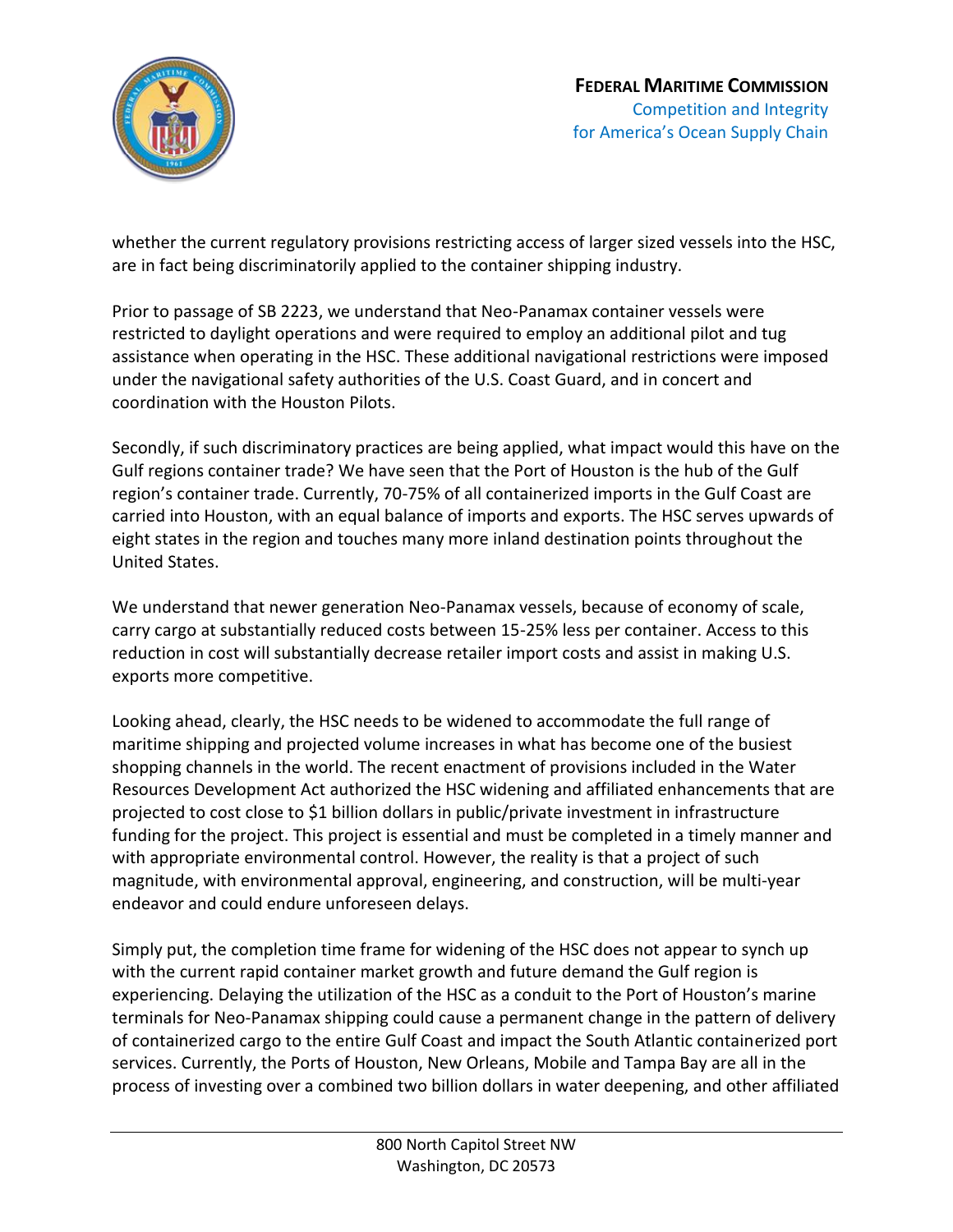

shoreside improvements to handle the newer container vessel fleet sizes. Capacity enhancements at these ports are scheduled to be completed within the relatively near future. Alternate port services for Neo-Panamax shipping can be found in Freeport, Bahamas, Kingston, Jamaica, and East Coast Panama Canal marine terminals to facilitate Neo-Panamax utilization outside of the United States, and continuation of service into the U.S. Gulf Coast with smaller container feeder sized vessels. We feel that it can be safely said that a longer duration decision that would restrict access to Neo-Panamax vessel service to Houston, would adversely impact not only the Port of Houston container shipping but also the entire Gulf Coast.

Finally, the U.S. and the rest of the world now face a global pandemic wreaking havoc on our supply chain. The unintended consequences of the global pandemic have led first to record declines in container shipments into the U.S., and then to record volume surges at our nation's gateways. The cruise ship and energy transportation sectors have been severely harmed; however, container shipping has been critical to our nations efforts in this volatile time as we work to defeat COVID-19. From November 2019 to November 2020, nationally, the container volumes shot up by 23 percent, as Americans purchased greater volumes of PPE, e-commerce, and other essential supplies, demonstrating the vital importance of this sector of our economy. At a time when national, state, and local maritime industry leaders are struggling to increase maritime capacity throughout the country, the enactment of the HSC restrictions seems shockingly out of step and dangerously short sighted.

To help us in our evaluation of the current structure of HSC access to marine container terminals, we have the following questions:

- 1. To what extent was there evaluation of navigational safety of Neo-Panamax vessel transits on the HSC, before the implementation of SB 2223, and what were the results of this evaluation? Was the U.S. Coast Guard consulted?
- 2. Prior to the implementation of SB 2223, how many Neo-Panamax vessel transits were limited to one-way transit, what does this translate into actual time spent in HSC channel utilization in total, and roughly by percentage of potential total capacity utilization?
- 3. What actions have been taken to explore and/or adopt new rules to restore twoway traffic on the HSC, and is there any consideration of attempting to consider scheduling two-way transits to accommodate Neo-Panamax vessels by identify